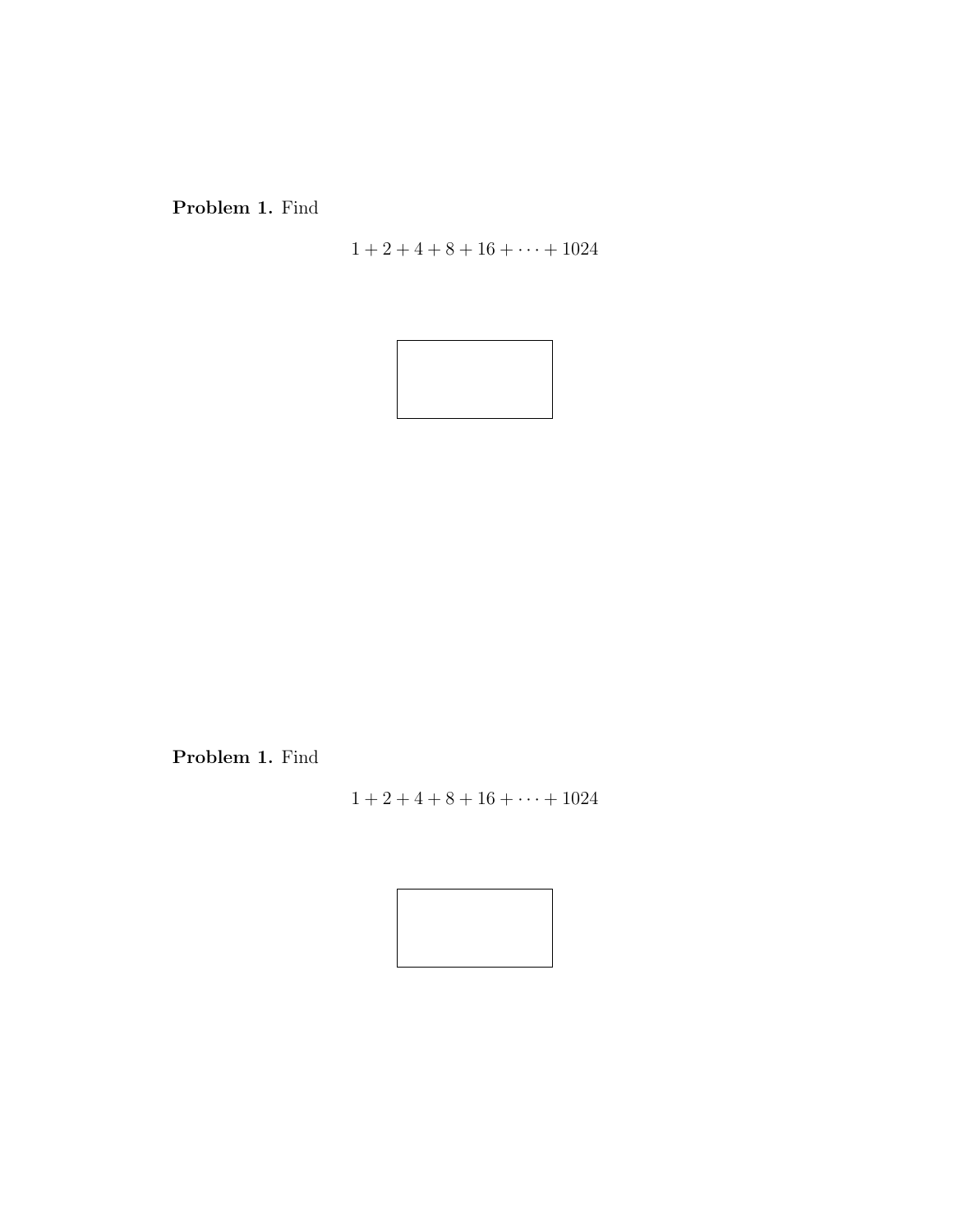Problem 2. Find

 $1 - 2 + 3 - 4 + 5 - 6 + \cdots + 2003$ 



Problem 2. Find

$$
1 - 2 + 3 - 4 + 5 - 6 + \cdots + 2003
$$

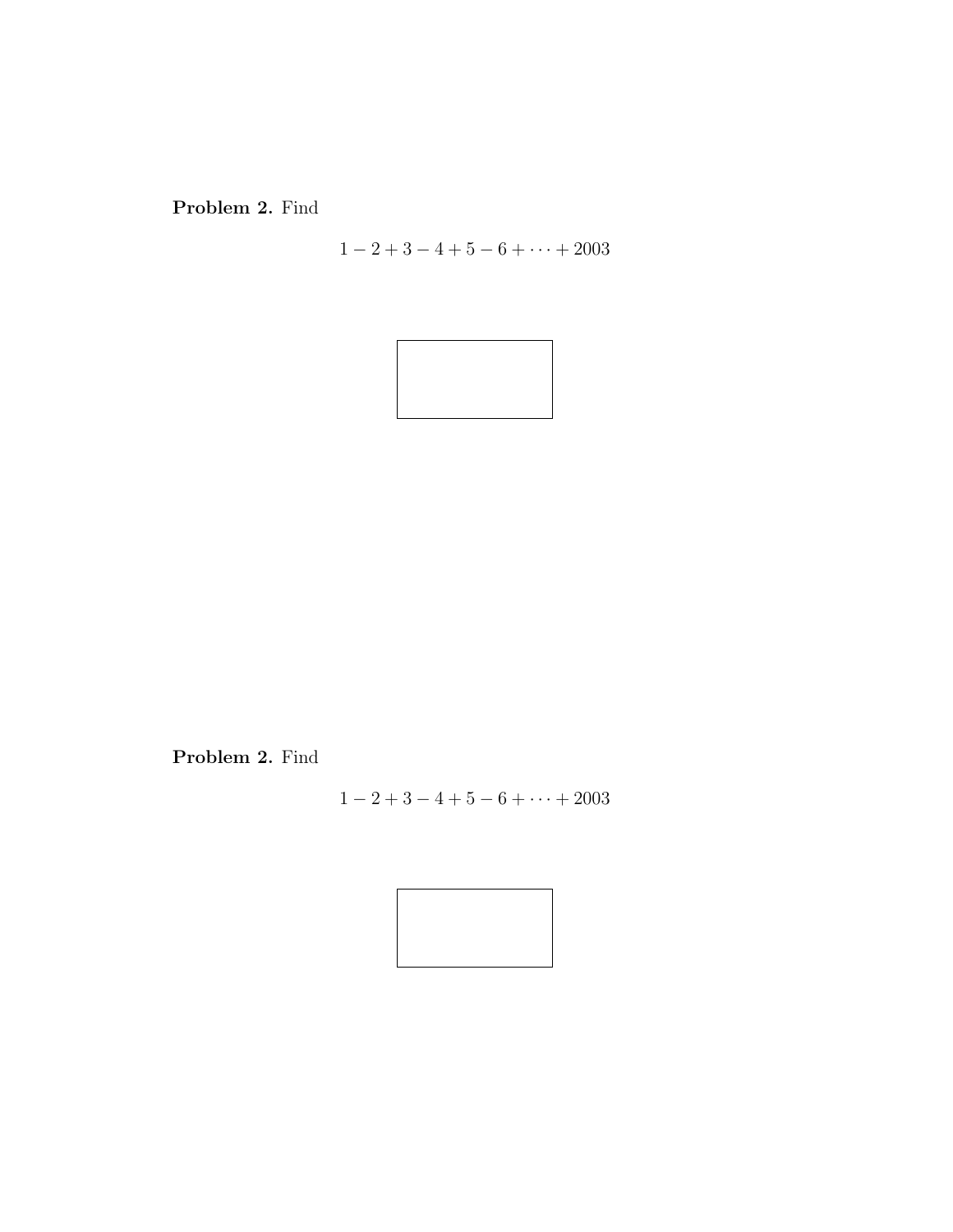Problem 3. A man can cut a long cylindrical log into 4 cylindrical pieces in 5 minutes. Into how many such pieces can he cut it in 10 minutes?



Problem 3. A man can cut a long cylindrical log into 4 cylindrical pieces in 5 minutes. Into how many such pieces can he cut it in 10 minutes?

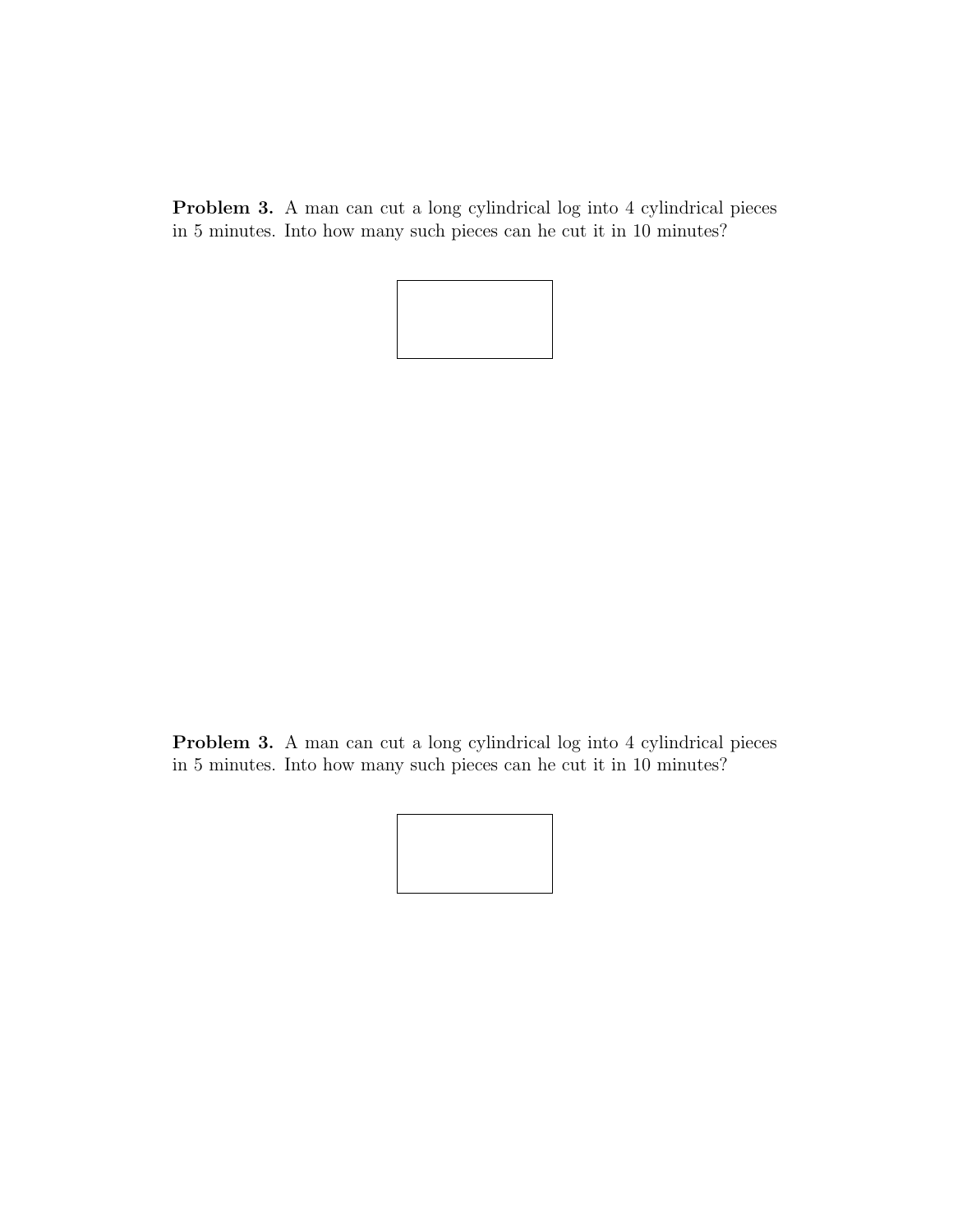Problem 4. Find the radius of the circle whose equation is

$$
x^2 - 2x + y^2 + 4y = 20.
$$



Problem 4. Find the radius of the circle whose equation is

$$
x^2 - 2x + y^2 + 4y = 20.
$$

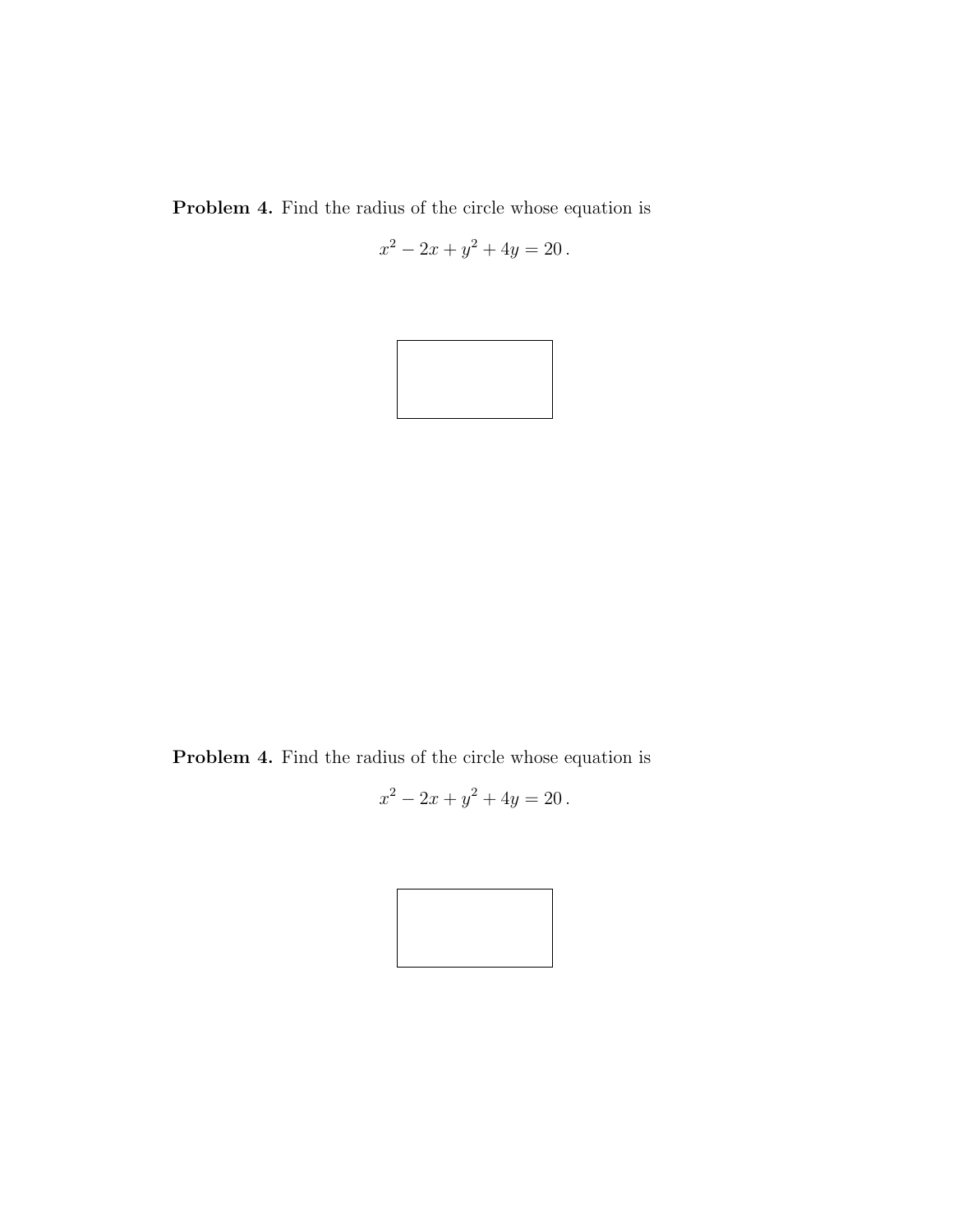Problem 5. Alice, Bob, Charlie and Diane stand in a line in a random order. What is the probability that Alice and Bob are standing next to each other?



Problem 5. Alice, Bob, Charlie and Diane stand in a line in a random order. What is the probability that Alice and Bob are standing next to each other?

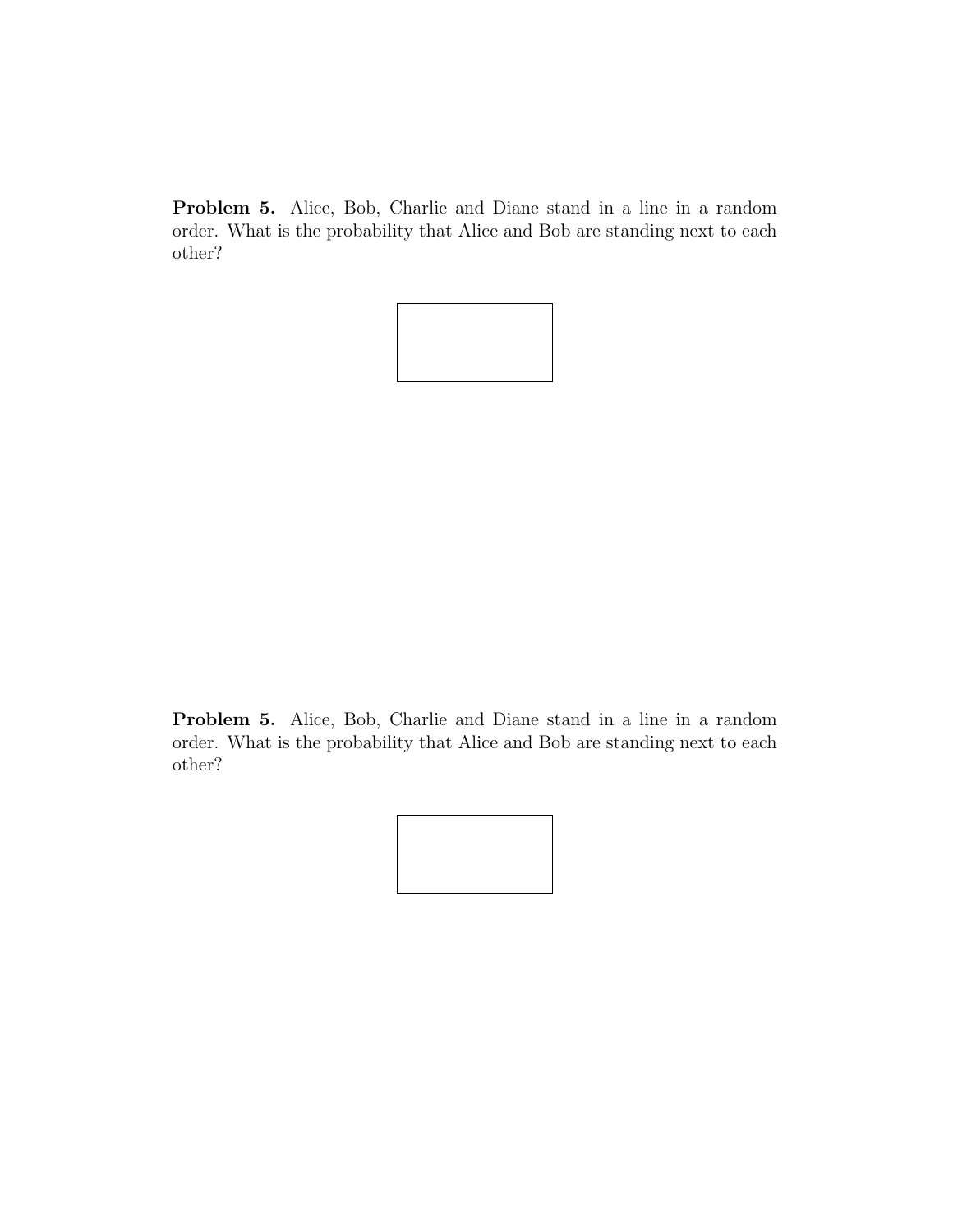Problem 6. Both of Ted's Algebra II classes took the same test. With 20 students in the first class, the average score was 80%. With 30 students in the second class, the average score was 70%. The average score of all his students was



Problem 6. Both of Ted's Algebra II classes took the same test. With 20 students in the first class, the average score was 80%. With 30 students in the second class, the average score was 70%. The average score of all his students was

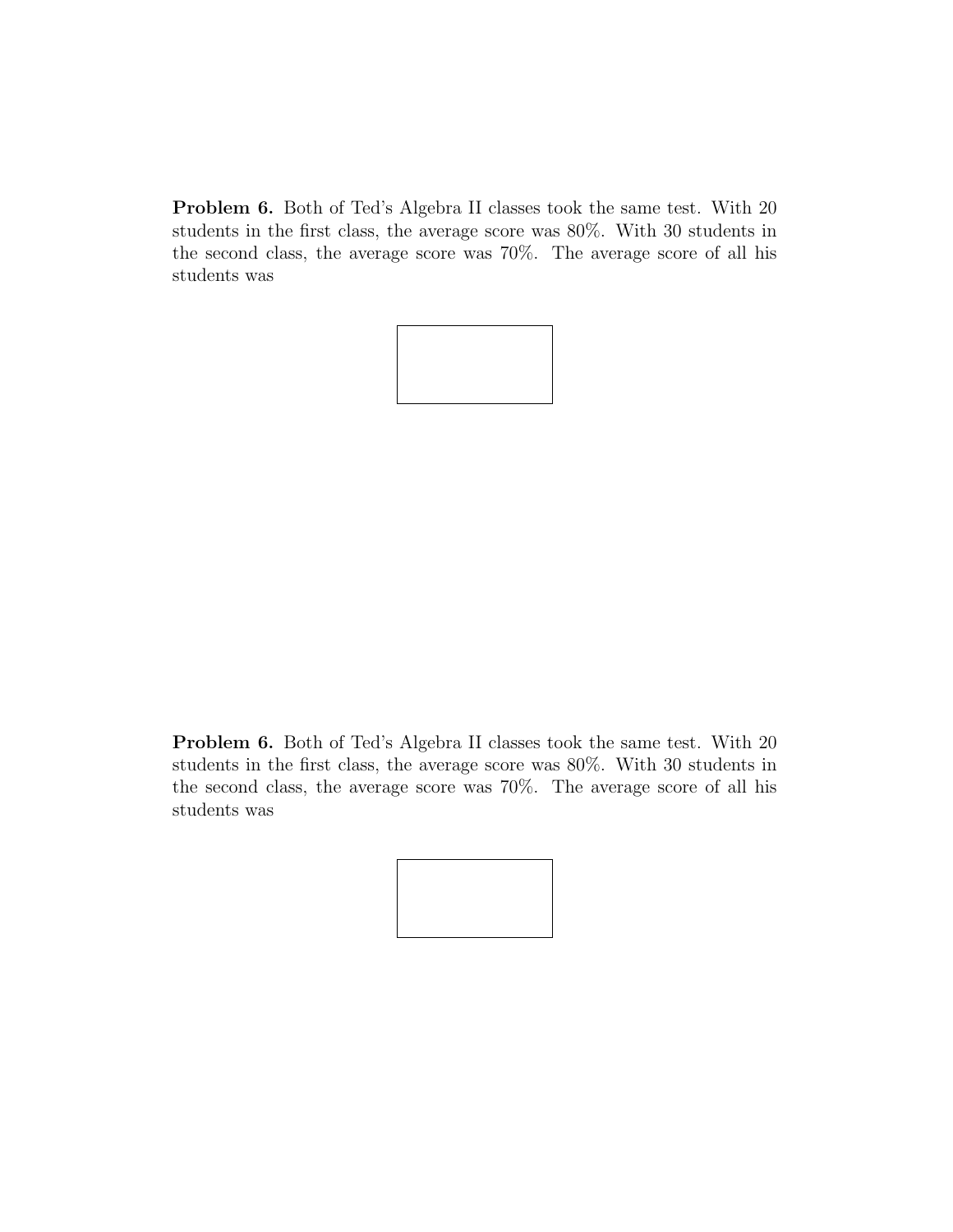**Problem 7.** Express the following with as few logarithms as possible: **Toblem** 7. Express  $\log_8 27$  ( $\log_9 64$ ) =



**Problem 7.** Express the following with as few logarithms as possible: **Toplem** 7. Expr<br> $\log_8 27$  ( $\log_9 64$ ) =

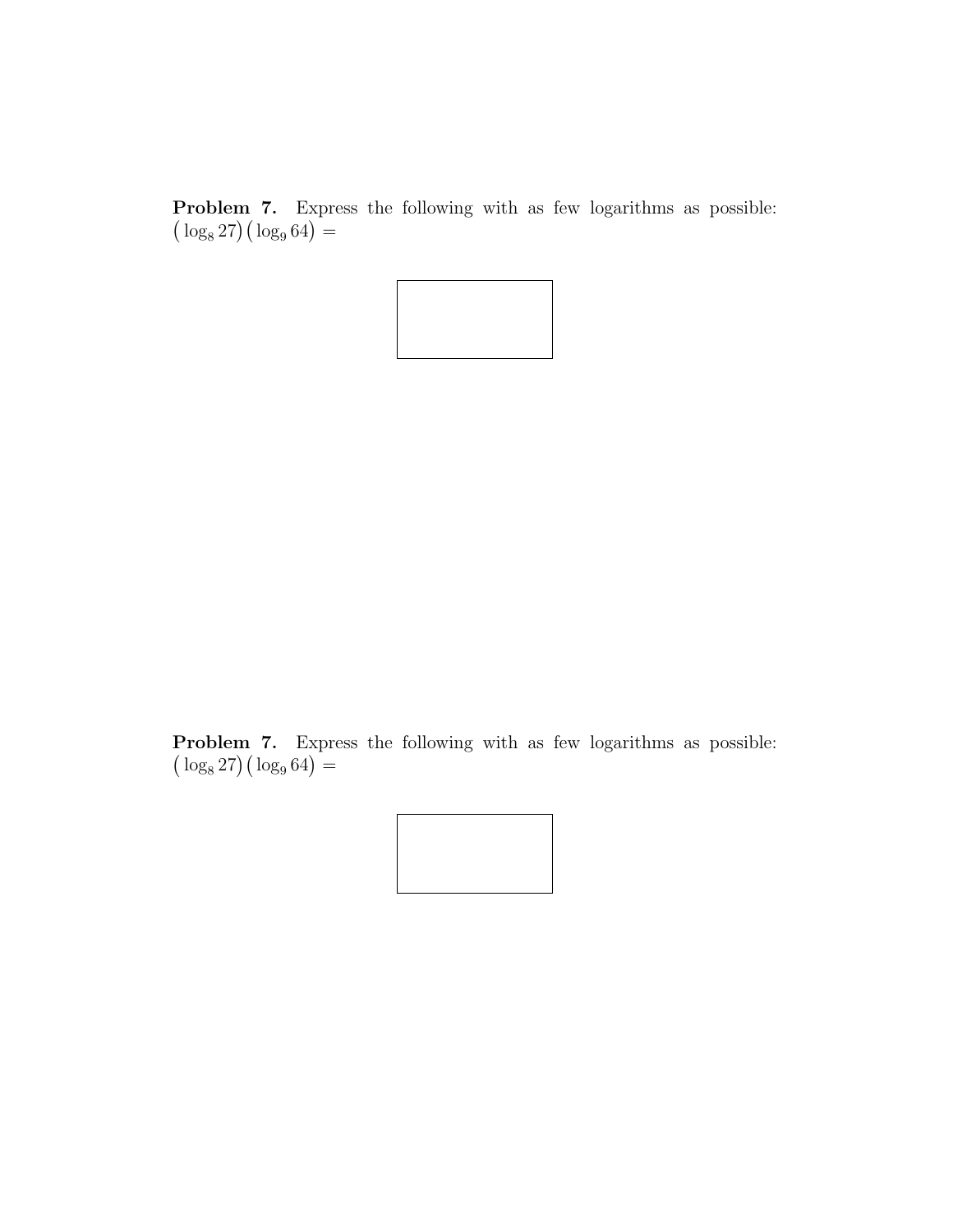Problem 8. Find

$$
\sin^2 10^0 + \sin^2 20^0 + \sin^2 30^0 + \dots + \sin^2 90^0
$$



Problem 8. Find

$$
\sin^2 10^0 + \sin^2 20^0 + \sin^2 30^0 + \dots + \sin^2 90^0
$$

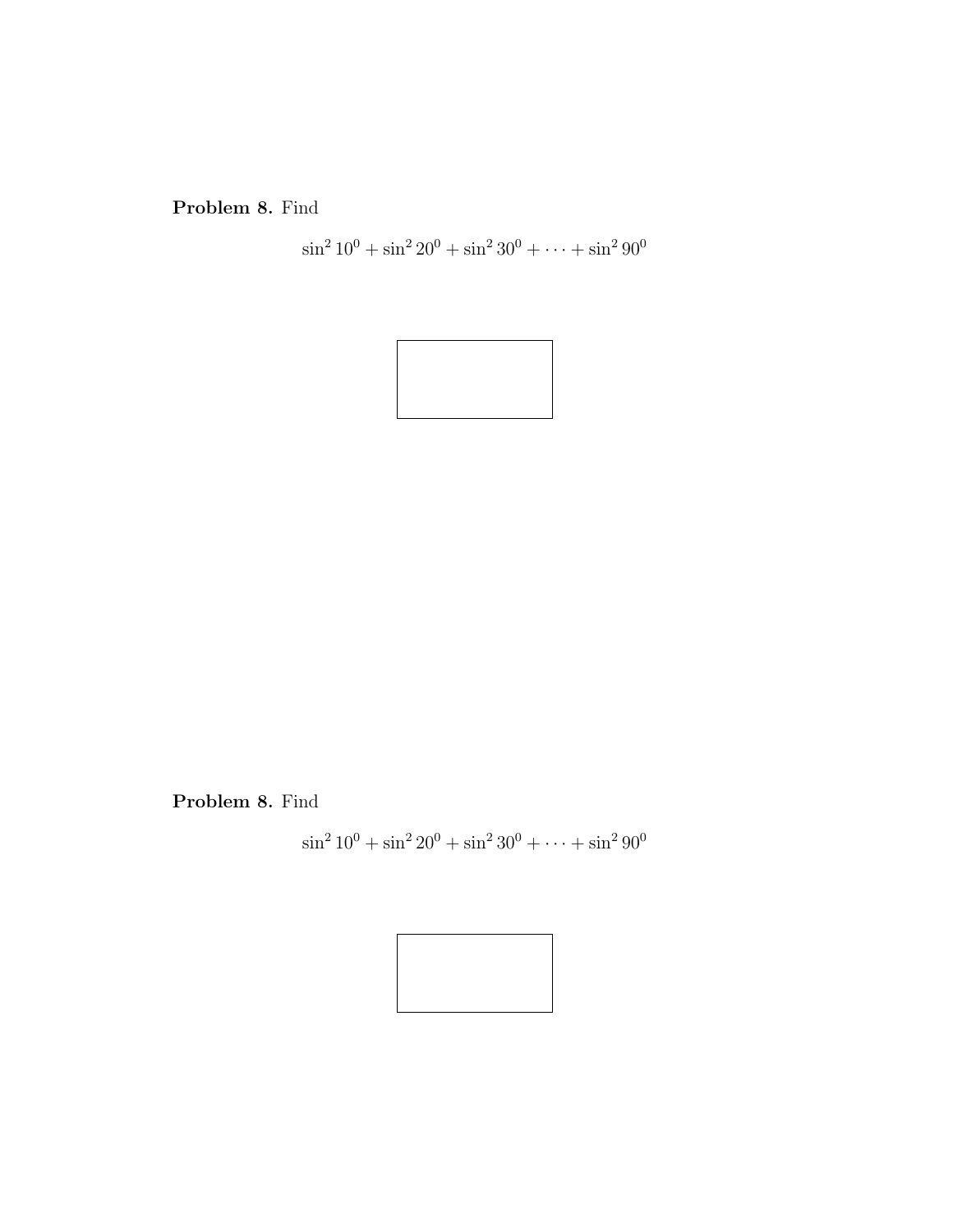Problem 9. Leslie drives 50 mph to a city 60 miles away. At what rate must she drive on the return trip so as to average 60 mph for the round trip?



Problem 9. Leslie drives 50 mph to a city 60 miles away. At what rate must she drive on the return trip so as to average 60 mph for the round trip?